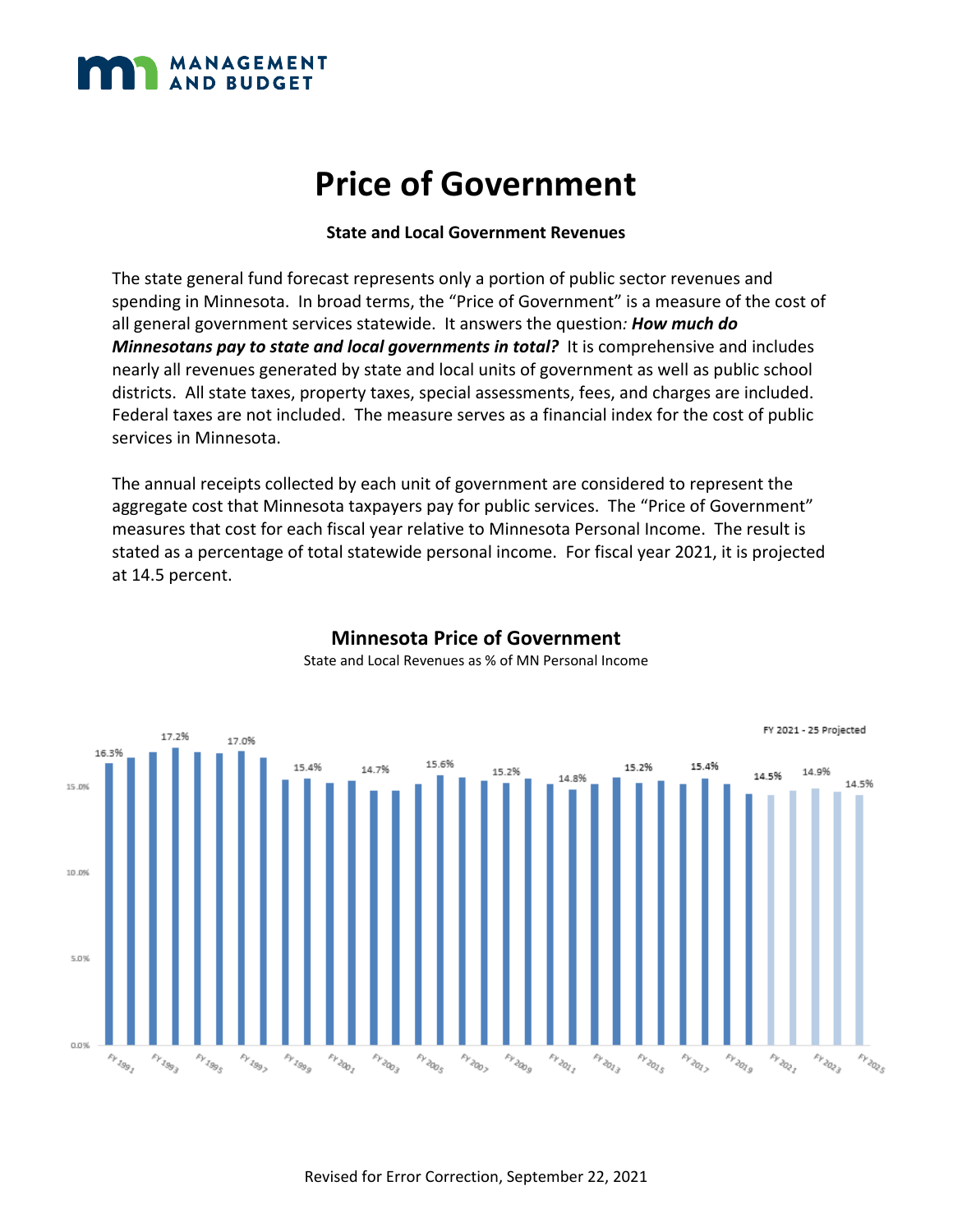Because the price of government focuses on revenues collected by the state, local governments, and school districts, it is designed to be a performance measure for both taxpayers in general and policymakers during the budget development process.

The following table shows the revenues collected at each level of government, excluding federal grants, and excluding intergovernmental revenues such as state aid to school districts, cities and counties. The results are called "own source" revenues and represent the taxes, fees, and charges at each level of government.

|                 | <b>Own Source Revenues</b> |
|-----------------|----------------------------|
| (5 in millions) |                            |

|                                                                     | Actual<br>FY 2020 | <b>Percent of</b><br><b>Total</b> | Projected<br>FY 2021 | <b>Percent of</b><br><b>Total</b> |
|---------------------------------------------------------------------|-------------------|-----------------------------------|----------------------|-----------------------------------|
| <b>State Revenues</b>                                               |                   |                                   |                      |                                   |
| <b>Tax Revenues</b>                                                 | \$26,225          |                                   | \$27,252             |                                   |
| <b>Non-Tax Revenues</b>                                             | 4,203             |                                   | 4,840                |                                   |
| <b>Total State Revenues</b>                                         | 30,427            | 61%                               | 32,092               | 62%                               |
| <b>Local Non-School Revenues</b>                                    |                   |                                   |                      |                                   |
| <b>Tax Revenues</b>                                                 | 7,667             |                                   | 7,949                |                                   |
| <b>Non-Tax Revenues</b>                                             | 7,864             |                                   | 7,998                |                                   |
| <b>Total Local Non-School Revenues</b>                              | 15,530            | 31%                               | 15,947               | 31%                               |
| <b>School District Revenues</b>                                     |                   |                                   |                      |                                   |
| <b>Tax Revenues</b>                                                 | 3,090             |                                   | 3,293                |                                   |
| <b>Non-Tax Revenues</b>                                             | 836               |                                   | 849                  |                                   |
| <b>Total School District Revenues</b>                               | 3,926             | 8%                                | 4,141                | 8%                                |
| <b>Total Own Source Revenues</b>                                    | \$49,884          |                                   | \$52,180             |                                   |
| <b>Minnesota Personal Income</b>                                    | \$343,356         |                                   | \$359,315            |                                   |
| <b>Governmental Revenue as Percent of</b><br><b>Personal Income</b> | 14.5%             |                                   | 14.5%                |                                   |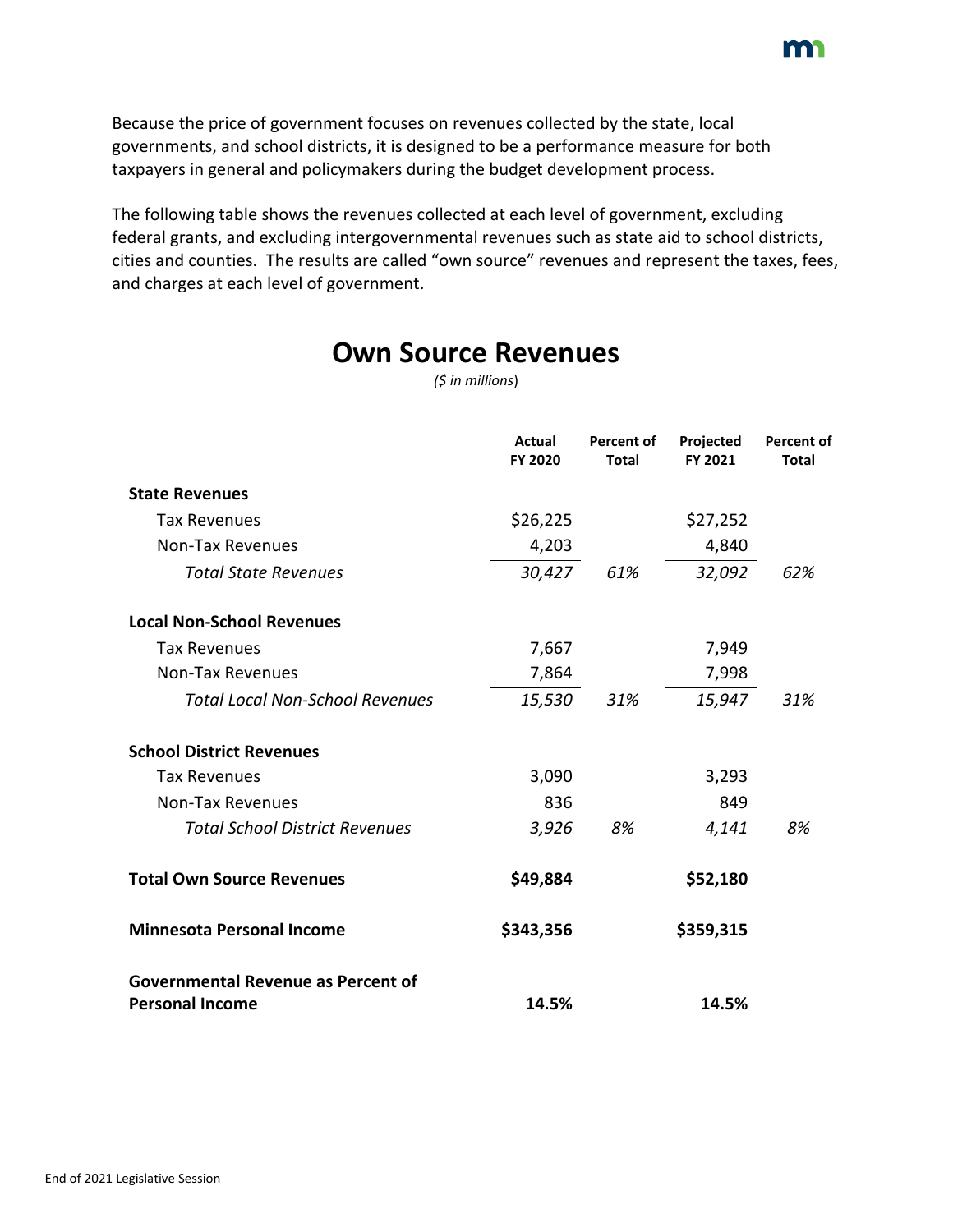In FY 2021, of all payments Minnesotans will make in taxes, fees and charges, the state will collect 62 percent. Counties, cities, and townships will collect about 30 percent, while school districts will collect about 8 percent. However, once intergovernmental aids are considered, the state will spend only 36 percent of the total, while non-school local governments will spend 37 percent, and school districts will spend 27 percent.



A table showing price of government data follows. It includes major taxes and other revenue sources for FY 2010 through FY 2025 shown by level of government.

Personal income data is obtained from the Bureau of Economic Analysis. Minnesota Personal income is the income that Minnesota residents get from paychecks, employer-provided supplements such as insurance, business ownership, rental property, Social Security and other government benefits, interest, and dividends.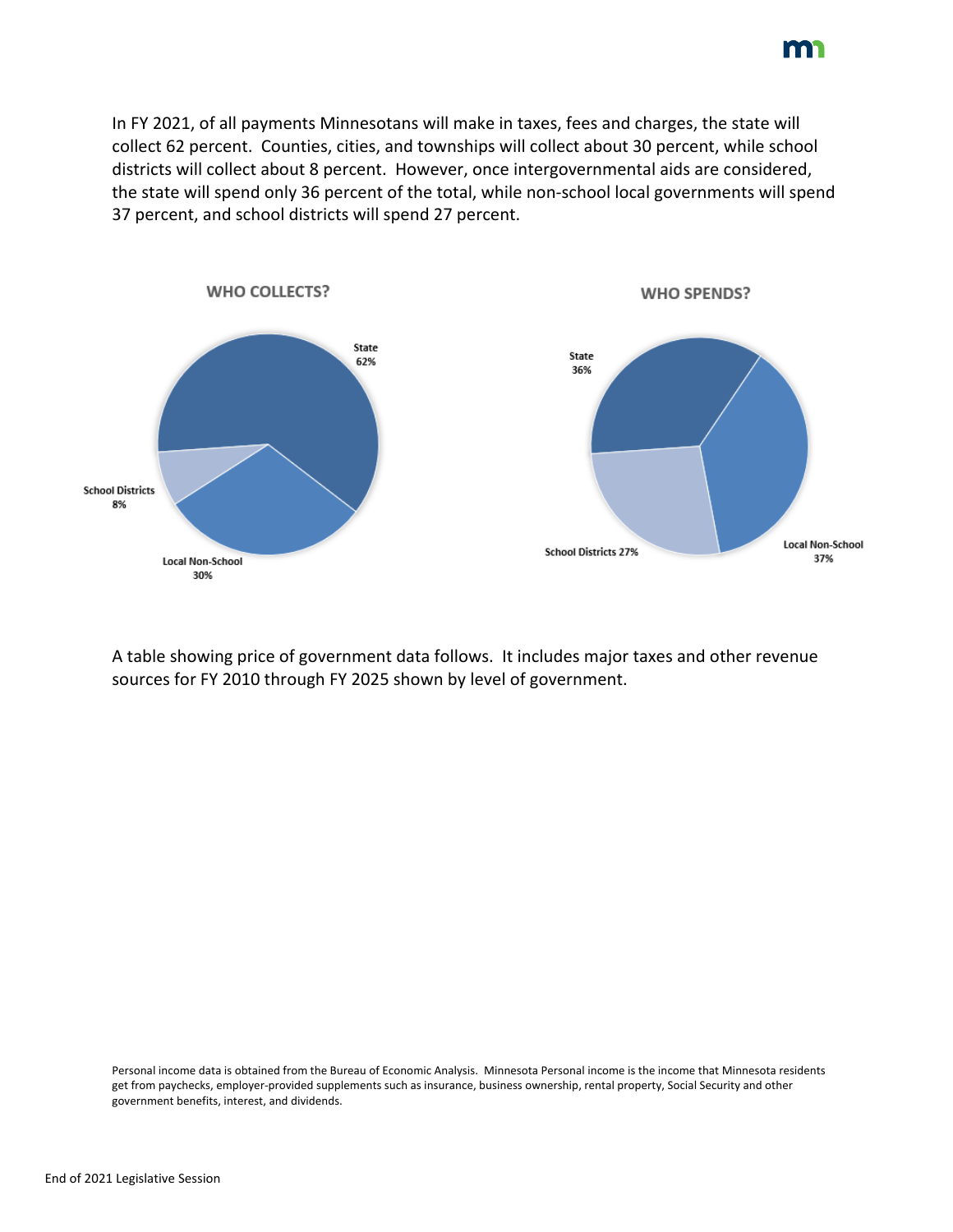| (\$ in Thousands)                         | Actua<br><b>FY 2010</b> | Actual<br><b>FY 2011</b> | Actual<br>FY 2012 | Actual<br>FY 2013 | Actual<br><b>FY 2014</b> | Actual<br><b>FY 2015</b> | Actual<br>FY 2016 | Actual<br><b>FY 2017</b> | Actual<br><b>FY 2018</b> | Actual<br><b>FY 2019</b> | Actual<br><b>FY 2020</b> | Projected<br>FY 2021 | Projected<br><b>FY 2022</b> | Projected<br><b>FY 2023</b> | Projected<br><b>FY 2024</b> | Projected<br><b>FY 2025</b> |
|-------------------------------------------|-------------------------|--------------------------|-------------------|-------------------|--------------------------|--------------------------|-------------------|--------------------------|--------------------------|--------------------------|--------------------------|----------------------|-----------------------------|-----------------------------|-----------------------------|-----------------------------|
| <b>State Revenues</b>                     |                         |                          |                   |                   |                          |                          |                   |                          |                          |                          |                          |                      |                             |                             |                             |                             |
| Tax Revenues:                             |                         |                          |                   |                   |                          |                          |                   |                          |                          |                          |                          |                      |                             |                             |                             |                             |
| Individual Income Tax                     | 6,530,958               | 7,529,204                | 7,972,460         | 9,012,500         | 9,659,554                | 10,403,481               | 10,738,906        | 10,931,165               | 11,783,500               | 12,405,417               | 12,094,129               | 12,569,700           | 12,819,315                  | 13,922,385                  | 14,433,275                  | 14,770,225                  |
| <b>General Sales Tax</b>                  | 4,430,792               | 4,686,836                | 4,959,128         | 5,065,744         | 5,368,451                | 5,482,099                | 5,597,268         | 5,787,027                | 5,943,479                | 6,273,252                | 6,359,516                | 6,436,795            | 6,874,845                   | 7,223,888                   | 7,510,389                   | 7,822,839                   |
| Corporate Income Tax                      | 663,505                 | 924,613                  | 1,044,159         | 1,280,743         | 1,278,209                | 1,455,275                | 1,473,097         | 1,205,379                | 1,314,525                | 1,660,015                | 1,580,275                | 1,731,340            | 1,477,622                   | 1,603,345                   | 1,625,957                   | 1,685,979                   |
| <b>Gasoline &amp; Special Fuels Taxes</b> | 826,753                 | 849,534                  | 845,177           | 857,362           | 877,702                  | 889,252                  | 900,382           | 911,548                  | 926,730                  | 937,793                  | 877,793                  | 859,700              | 912,100                     | 920,300                     | 926,700                     | 932,300                     |
| Motor Vehicle License Tax                 | 531,551                 | 557,175                  | 580,240           | 623,210           | 652,951                  | 687,115                  | 702,306           | 752,889                  | 781,868                  | 803,633                  | 812,738                  | 862,463              | 905,720                     | 937,356                     | 970,165                     | 1,004,077                   |
| <b>Motor Vehicle Sales Tax</b>            | 453,563                 | 506,035                  | 558,379           | 597,785           | 640,272                  | 694,265                  | 714,496           | 754,284                  | 772,358                  | 809,852                  | 810,040                  | 868,700              | 921,700                     | 949,400                     | 997,300                     | 1,056,300                   |
| <b>Statewide Property Tax</b>             | 766,831                 | 766,926                  | 799,333           | 811,388           | 835,554                  | 838,080                  | 853,780           | 858,389                  | 811,376                  | 810,627                  | 753,318                  | 805,026              | 773,388                     | 757,308                     | 748,063                     | 748,259                     |
| <b>Health Care Taxes</b>                  | 525,153                 | 546,903                  | 484,278           | 513,763           | 525,318                  | 554,751                  | 584,236           | 613,550                  | 644,876                  | 675,936                  | 682,734                  | 660,973              | 693,283                     | 726,462                     | 761,635                     | 798,705                     |
| All Other Taxes                           | 1,327,011               | 1,358,831                | 1,434,307         | 1,419,267         | 2,017,761                | 2,056,285                | 2,118,984         | 2,151,116                | 2,206,831                | 2,298,724                | 2,254,049                | 2,456,983            | 2,436,394                   | 2,505,143                   | 2,568,833                   | 2,649,914                   |
| <b>Subtotal - State Taxes</b>             | 16,056,117              | 17,726,057               | 18,677,461        | 20,181,762        | 21,855,772               | 23,060,603               | 23,683,455        | 23,965,347               | 25, 185, 543             | 26,675,249               | 26,224,592               | 27,251,680           | 27,814,367                  | 29,545,587                  | 30,542,317                  | 31,468,598                  |
| <b>Non-Tax Revenues:</b>                  |                         |                          |                   |                   |                          |                          |                   |                          |                          |                          |                          |                      |                             |                             |                             |                             |
| Fees & Charges                            | 1,265,434               | 1,285,126                | 1,205,344         | 1,222,131         | 1,180,866                | 1,138,905                | 1,169,798         | 1,233,836                | 1,210,996                | 1,168,979                | 1,233,620                | 1,185,222            | 1,183,980                   | 1,186,353                   | 1,184,523                   | 1,183,483                   |
| <b>Investment Earnings</b>                | 75,683                  | 68,572                   | 72,194            | 77,114            | 84,431                   | 93,588                   | 123,734           | 158,871                  | 209,640                  | 333,780                  | 297,892                  | 192,126              | 186,994                     | 186,935                     | 185,265                     | 188,794                     |
| <b>Post-Secondary Tuition</b>             | 1,447,977               | 1,598,637                | 1,630,000         | 1,674,300         | 1,678,700                | 1,629,700                | 1,640,893         | 1,655,173                | 1,681,092                | 1,697,717                | 1,725,680                | 1,682,800            | 1,682,800                   | 1,682,800                   | 1,682,800                   | 1,682,800                   |
| <b>Tobacco Settlements</b>                | 168,297                 | 169,375                  | 166,861           | 170,060           | 175,399                  | 170,747                  | 171,238           | 168,226                  | 166,931                  | 162,765                  | 152,282                  | 239,062              | 164,109                     | 163,637                     | 161,613                     | 159,875                     |
| All Other Resources                       | 760,955                 | 777,684                  | 854,442           | 906,671           | 1,173,559                | 920,233                  | 1,307,886         | 1,221,815                | 2,140,268                | 882,107                  | 793,134                  | 1,541,085            | 764,363                     | 789,259                     | 791,157                     | 780,798                     |
| <b>Subtotal - State Non Tax Revenues</b>  | 3,718,346               | 3,899,394                | 3,928,841         | 4,050,276         | 4,292,955                | 3,953,173                | 4,413,549         | 4,437,921                | 5,408,927                | 4,245,348                | 4,202,608                | 4,840,295            | 3,982,246                   | 4,008,984                   | 4,005,358                   | 3,995,750                   |
| Subtotal - State Own Source Revenues      | 19,774,463              | 21,625,451               | 22,606,302        | 24,232,038        | 26,148,727               | 27,013,776               | 28,097,004        | 28,403,268               | 30,594,470               | 30,920,597               | 30,427,200               | 32,091,975           | 31,796,613                  | 33,554,571                  | 34,547,675                  | 35,464,348                  |
| <b>Federal Grants</b>                     | 9,725,606               | 9,756,757                | 8,486,104         | 8,808,041         | 9,409,547                | 10,564,728               | 10,930,643        | 10,987,402               | 11,976,329               | 11,825,013               | 14,821,726               | 17,600,061           | 23,381,389                  | 15,836,050                  | 15,801,515                  | 16,292,503                  |
| <b>TOTAL STATE REVENUES</b>               | 29,500,069              | 31,382,208               | 31,092,406        | 33,040,079        | 35,558,274               | 37,578,504               | 39,027,647        | 39,390,670               | 42,570,799               | 42,745,610               | 45,248,926               | 49,692,036           | 55,178,002                  | 49,390,621                  | 50,349,190                  | 51,756,851                  |

**State & Local Revenues**

**as a Percent of Personal Income**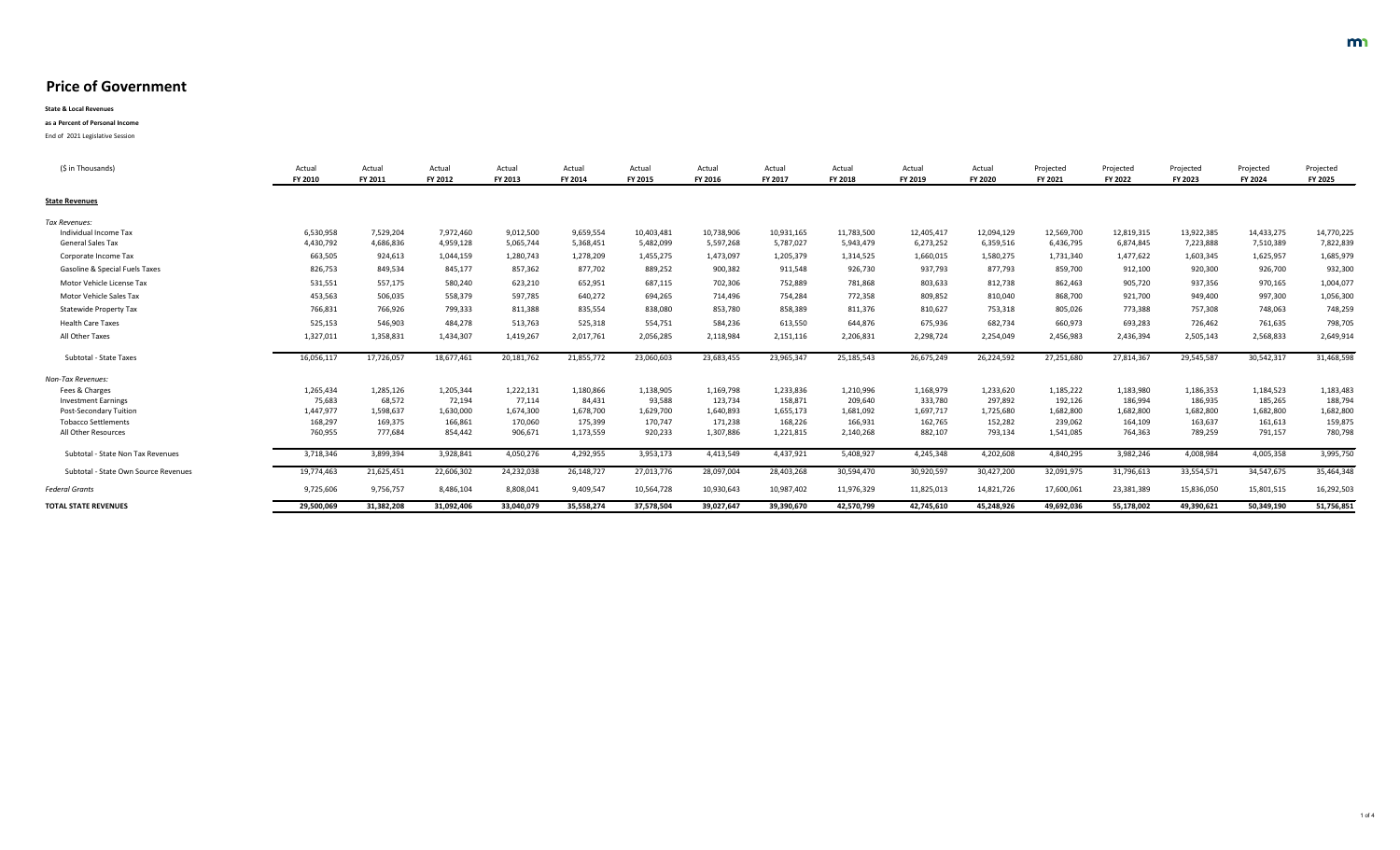**State & Local Revenues**

#### **as a Percent of Personal Income**

| (\$ in Thousands)                        | Actua<br><b>FY 2010</b> | Actual<br><b>FY 2011</b> | Actual<br>FY 2012 | Actual<br>FY 2013 | Actual<br>FY 2014 | Actual<br>FY 2015 | Actual<br>FY 2016 | Actual<br>FY 2017 | Actual<br><b>FY 2018</b> | Actual<br>FY 2019 | Actual<br><b>FY 2020</b> | Projected<br><b>FY 2021</b> | Projected<br><b>FY 2022</b> | Projected<br><b>FY 2023</b> | Projected<br>FY 2024 | Projected<br><b>FY 2025</b> |
|------------------------------------------|-------------------------|--------------------------|-------------------|-------------------|-------------------|-------------------|-------------------|-------------------|--------------------------|-------------------|--------------------------|-----------------------------|-----------------------------|-----------------------------|----------------------|-----------------------------|
| <b>Local Non-School Revenues</b>         |                         |                          |                   |                   |                   |                   |                   |                   |                          |                   |                          |                             |                             |                             |                      |                             |
| Tax Revenues:                            |                         |                          |                   |                   |                   |                   |                   |                   |                          |                   |                          |                             |                             |                             |                      |                             |
| <b>Property Tax</b>                      | 4,875,947               | 4,973,156                | 5,057,424         | 5,300,123         | 5,367,186         | 5,447,952         | 5,575,309         | 5,800,945         | 6,037,866                | 6,349,542         | 6,664,735                | 7,004,602                   | 7,141,809                   | 7,438,238                   | 7,771,892            | 8,116,905                   |
| Sales Tax                                | 281,471                 | 295,212                  | 316,217           | 331,528           | 346,540           | 372,913           | 421,657           | 470,681           | 509,592                  | 643,382           | 692,577                  | 618,134                     | 714,640                     | 753,697                     | 785,108              | 816,647                     |
| <b>Other Taxes</b>                       | 186,593                 | 172,002                  | 175,355           | 176,652           | 215,053           | 261,453           | 264,258           | 278,865           | 278,249                  | 297,457           | 309,633                  | 325,864                     | 326,790                     | 328,879                     | 339,081              | 355,477                     |
| <b>Subtotal - Local Taxes</b>            | 5,344,011               | 5,440,369                | 5,548,996         | 5,808,303         | 5,928,779         | 6,082,318         | 6,261,224         | 6,550,492         | 6,825,707                | 7,290,381         | 7,666,945                | 7,948,600                   | 8,183,239                   | 8,520,814                   | 8,896,081            | 9,289,029                   |
| <b>Non-Tax Revenues:</b>                 |                         |                          |                   |                   |                   |                   |                   |                   |                          |                   |                          |                             |                             |                             |                      |                             |
| <b>Special Assessments</b>               | 344,332                 | 347,913                  | 321,931           | 338,755           | 368,775           | 355,259           | 351,391           | 356,065           | 341,020                  | 330,645           | 330,882                  | 339,304                     | 350,881                     | 363,586                     | 377,529              | 392,198                     |
| <b>Licenses and Permits</b>              | 151,194                 | 157,641                  | 170,119           | 189,936           | 206,706           | 227,075           | 236,008           | 244,242           | 264,833                  | 267,354           | 285,987                  | 293,823                     | 304,510                     | 316,236                     | 329,103              | 342,652                     |
| <b>Charges for Services</b>              | 1,122,285               | 1,091,618                | 1,101,390         | 1,200,528         | 1,278,007         | 1,294,978         | 1,353,293         | 1,424,662         | 1,513,347                | 1,526,930         | 1,541,125                | 1,576,420                   | 1,625,171                   | 1,678,693                   | 1,737,447            | 1,799,232                   |
| <b>Investment Earnings</b>               | 178,693                 | 143,817                  | 189,380           | 118,811           | (48, 374)         | 197,075           | 101,746           | 107,694           | 147,112                  | 189,205           | 304,504                  | 243,444                     | 248,116                     | 260,522                     | 273,548              | 287,225                     |
| <b>Selected Enterprise Revenues</b>      | 3,468,110               | 3,432,935                | 3,586,765         | 3,819,575         | 3,786,805         | 3,981,481         | 4,192,176         | 4,339,168         | 4,626,712                | 4,718,088         | 4,881,602                | 5,010,651                   | 5,188,755                   | 5,384,277                   | 5,598,626            | 5,824,044                   |
| Miscellaneous Revenues                   | 615,737                 | 512,230                  | 504,049           | 483,034           | 489,369           | 499,612           | 501,240           | 504,062           | 446,054                  | 535,306           | 519,453                  | 534,288                     | 553,846                     | 575,178                     | 598,219              | 622,443                     |
| <b>Subtotal - Local Non Tax Revenues</b> | 5,880,351               | 5,686,154                | 5,873,634         | 6,150,639         | 6,081,288         | 6,555,480         | 6,735,854         | 6,975,892         | 7,339,078                | 7,567,528         | 7,863,553                | 7,997,930                   | 8,271,279                   | 8,578,492                   | 8,914,472            | 9,267,794                   |
| Subtotal - Local Own Source Revenues     | 11,224,362              | 11,126,523               | 11,422,630        | 11,958,942        | 12,010,067        | 12,637,798        | 12,997,077        | 13,526,383        | 14, 164, 785             | 14,857,909        | 15,530,498               | 15,946,530                  | 16,454,518                  | 17,099,306                  | 17,810,553           | 18,556,823                  |
| Intergovernmental Revenue:               |                         |                          |                   |                   |                   |                   |                   |                   |                          |                   |                          |                             |                             |                             |                      |                             |
| State Aid                                | 2,587,881               | 2,498,658                | 2,541,924         | 2,499,281         | 2,541,940         | 2,836,470         | 2,980,783         | 3,090,735         | 3,033,383                | 3,359,138         | 3,562,550                | 3,654,034                   | 3,842,077                   | 3,731,130                   | 3,777,341            | 3,818,444                   |
| Local Aid                                | 340,912                 | 308,779                  | 333,561           | 330,102           | 409,895           | 391,775           | 375,941           | 378,636           | 527,604                  | 331,366           | 413,119                  | 395,409                     | 395,409                     | 395,409                     | 395,409              | 395,409                     |
| Federal Aid                              | 1,077,804               | 1,218,445                | 1,169,494         | 1,121,132         | 985,667           | 1,035,303         | 1,012,298         | 994,062           | 1,002,852                | 1,061,055         | 1,096,376                | 1,965,436                   | 1,155,085                   | 1,189,738                   | 1,225,430            | 1,262,193                   |
| Subtotal - Intergovernmental Revenue     | 4,006,597               | 4,025,882                | 4,044,979         | 3,950,515         | 3,937,502         | 4,263,548         | 4,369,022         | 4,463,432         | 4,563,839                | 4,751,559         | 5,072,045                | 6,014,879                   | 5,392,571                   | 5,316,277                   | 5,398,180            | 5,476,046                   |
| TOTAL LOCAL NON-SCHOOL REVENUES          | 15,230,959              | 15,152,405               | 15,467,609        | 15,909,457        | 15,947,569        | 16,901,346        | 17,366,099        | 17,989,815        | 18,728,624               | 19,609,468        | 20,602,543               | 21,961,409                  | 21,847,089                  | 22,415,583                  | 23,208,733           | 24,032,869                  |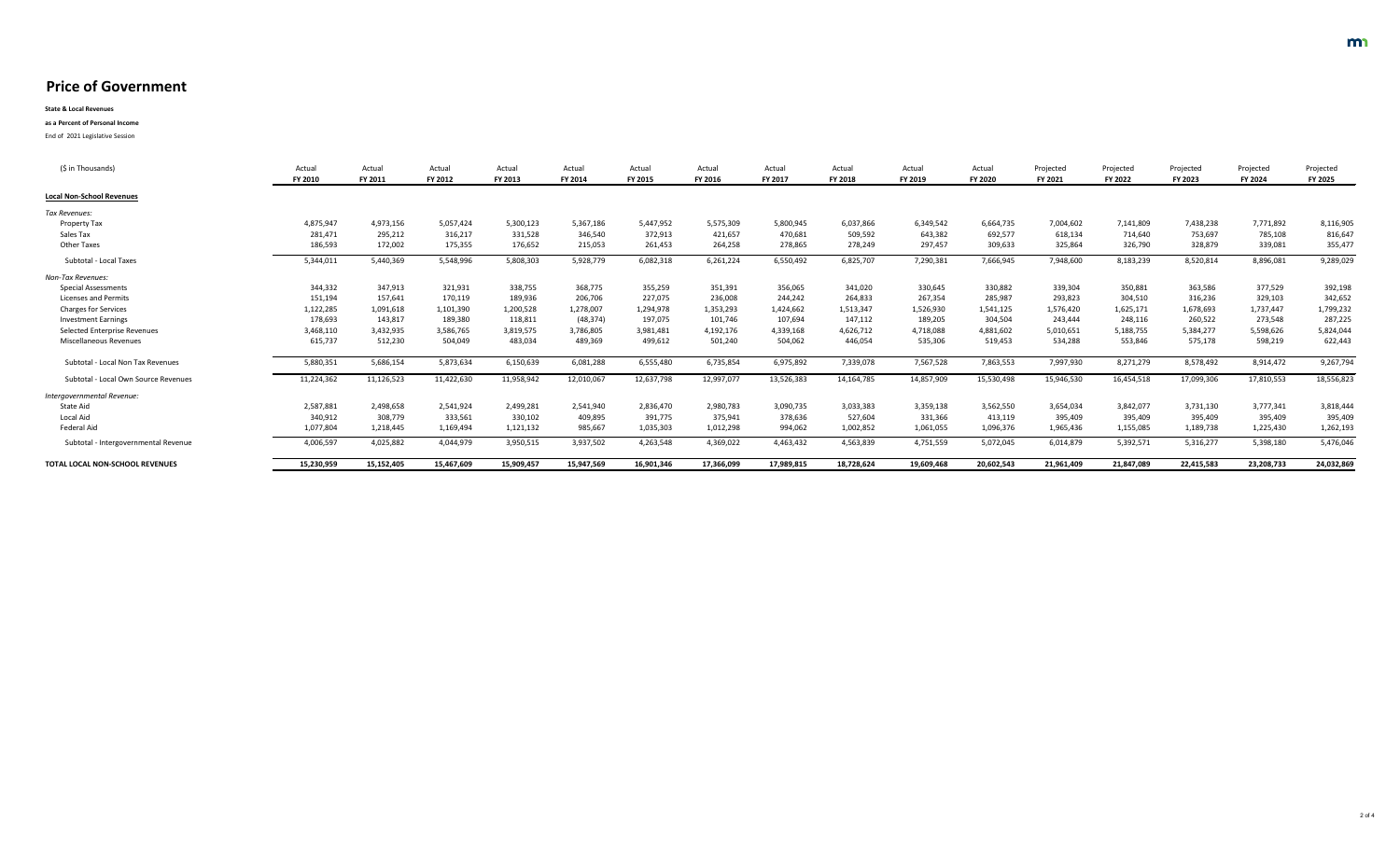**State & Local Revenues**

#### **as a Percent of Personal Income**

| (\$ in Thousands)                              | Actua<br><b>FY 2010</b> | Actual<br><b>FY 2011</b> | Actual<br><b>FY 2012</b> | Actual<br>FY 2013 | Actual<br>FY 2014 | Actual<br><b>FY 2015</b> | Actual<br><b>FY 2016</b> | Actual<br><b>FY 2017</b> | Actual<br><b>FY 2018</b> | Actual<br>FY 2019 | Actual<br><b>FY 2020</b> | Projected<br><b>FY 2021</b> | Projected<br><b>FY 2022</b> | Projected<br><b>FY 2023</b> | Projected<br><b>FY 2024</b> | Projected<br><b>FY 2025</b> |
|------------------------------------------------|-------------------------|--------------------------|--------------------------|-------------------|-------------------|--------------------------|--------------------------|--------------------------|--------------------------|-------------------|--------------------------|-----------------------------|-----------------------------|-----------------------------|-----------------------------|-----------------------------|
| <b>School District Revenues</b>                |                         |                          |                          |                   |                   |                          |                          |                          |                          |                   |                          |                             |                             |                             |                             |                             |
| Tax Revenues:                                  |                         |                          |                          |                   |                   |                          |                          |                          |                          |                   |                          |                             |                             |                             |                             |                             |
| Property Tax                                   | 2,056,723               | 2,122,599                | 2,162,072                | 2,262,056         | 2,297,370         | 2,339,265                | 2,448,645                | 2,619,632                | 2,682,117                | 2,862,966         | 3,082,235                | 3,283,555                   | 3,344,836                   | 3,495,316                   | 3,660,833                   | 3,791,142                   |
| <b>Taconite Production Tax</b>                 | 8,667                   | 8,805                    | 7,679                    | 7,606             | 7,257             | 8,908                    | 9,119                    | 8,664                    | 8,598                    | 8,088             | 7,851                    | 8,995                       | 10,219                      | 9,665                       | 9,765                       | 9,865                       |
| <b>Subtotal - School District Tax Revenues</b> | 2,065,390               | 2,131,404                | 2,169,751                | 2,269,662         | 2,304,627         | 2,348,173                | 2,457,764                | 2,628,296                | 2,690,715                | 2,871,054         | 3,090,086                | 3,292,550                   | 3,355,055                   | 3,504,981                   | 3,670,598                   | 3,801,007                   |
| Non-Tax Revenues:                              |                         |                          |                          |                   |                   |                          |                          |                          |                          |                   |                          |                             |                             |                             |                             |                             |
| Fee Revenue                                    | 487,304                 | 493,927                  | 509,731                  | 516,350           | 526,486           | 518,615                  | 545,579                  | 567,228                  | 586,260                  | 609,841           | 495,486                  | 505,396                     | 647,168                     | 660,111                     | 673,314                     | 686,780                     |
| <b>Other Miscellaneous Revenue</b>             | 266,948                 | 261,008                  | 261,224                  | 248,829           | 264,903           | 264,603                  | 304,628                  | 295,130                  | 315,310                  | 353,881           | 340,552                  | 343,957                     | 347,397                     | 350,871                     | 354,379                     | 357,923                     |
| Subtotal - School District Non Tax Revenues    | 754,252                 | 754,935                  | 770,955                  | 765,179           | 791,389           | 783,218                  | 850,207                  | 862,358                  | 901,570                  | 963,722           | 836,038                  | 849,353                     | 994,565                     | 1,010,982                   | 1,027,693                   | 1,044,703                   |
| Subtotal - School Dist Own Source Revenues     | 2,819,642               | 2,886,339                | 2,940,706                | 3,034,841         | 3,096,016         | 3,131,391                | 3,307,971                | 3,490,654                | 3,592,285                | 3,834,776         | 3,926,124                | 4,141,903                   | 4,349,620                   | 4,515,963                   | 4,698,291                   | 4,845,710                   |
| Intergovernmental Revenue:                     |                         |                          |                          |                   |                   |                          |                          |                          |                          |                   |                          |                             |                             |                             |                             |                             |
| State Aid                                      | 6,755,240               | 6,868,597                | 7,007,915                | 7,285,035         | 7,527,881         | 8,124,733                | 8,401,294                | 8,756,732                | 9,081,450                | 9,377,205         | 9,605,194                | 9,857,008                   | 10,157,410                  | 10,527,673                  | 10,657,188                  | 10,770,056                  |
| <b>State Paid Tax Credits</b>                  | 9,592                   | 9,567                    | 10,184                   | 9,934             | 9,766             | 9,661                    | 9,784                    | 10,671                   | 10,453                   | 10,545            | 10,528                   | 11,432                      | 11,858                      | 11,477                      | 11,610                      | 11,717                      |
| <b>Education Homestead Credit</b>              |                         | $\mathbf 0$              | $\mathbf 0$              |                   |                   | $\mathbf 0$              |                          |                          |                          |                   |                          |                             |                             |                             |                             |                             |
| <b>Education Agricultural Credit</b>           |                         | $\Omega$                 |                          |                   |                   |                          |                          |                          |                          |                   |                          |                             |                             |                             |                             |                             |
| Market Value Homestead Credit                  | 53,994                  | 57,165                   | 60,934                   | 132               |                   |                          |                          |                          |                          |                   |                          |                             |                             |                             |                             |                             |
| Homestead Agric Land MV Credit                 | 5,624                   | 5,470                    | 5,345                    | 5,279             | 5,134             | 5,021                    | 8,801                    | 9,101                    | 8,667                    | 8,544             | 8,683                    | 8,410                       | 8,096                       | 8,096                       | 8,096                       | 8,096                       |
| Ag School Bond Credit                          |                         |                          |                          |                   |                   |                          |                          |                          |                          | 36,033            | 38,055                   | 57,815                      | 62,435                      | 70,826                      | 83,953                      | 85,275                      |
| Local Aid                                      | 43,389                  | 40,314                   | 40,927                   | 43,350            | 47,235            | 52,039                   | 51,359                   | 50,215                   | 50,412                   | 50,245            | 48,760                   | 50,709                      | 50,709                      | 50,709                      | 50,709                      | 50,709                      |
| Federal Aid                                    | 1,362,002               | 905,266                  | 797,199                  | 709,503           | 695,420           | 699,270                  | 713,583                  | 744,012                  | 749,207                  | 775,769           | 806,892                  | 1,242,961                   | 2,345,111                   | 814,961                     | 823,111                     | 831,342                     |
| Subtotal - Intergovernmental Revenue           | 8,229,841               | 7,886,379                | 7,922,504                | 8,053,233         | 8,285,436         | 8,890,724                | 9,184,821                | 9,570,731                | 9,900,189                | 10,258,341        | 10,518,112               | 11,228,356                  | 12,635,619                  | 11,483,742                  | 11,634,667                  | 11,757,195                  |
| <b>TOTAL SCHOOL DISTRICT REVENUES</b>          | 11,049,483              | 10,772,718               | 10,863,210               | 11,088,074        | 11,381,452        | 12,022,115               | 12,492,792               | 13,061,385               | 13,492,474               | 14,093,117        | 14,444,236               | 15,370,259                  | 16,985,239                  | 15,999,705                  | 16,332,958                  | 16,602,905                  |